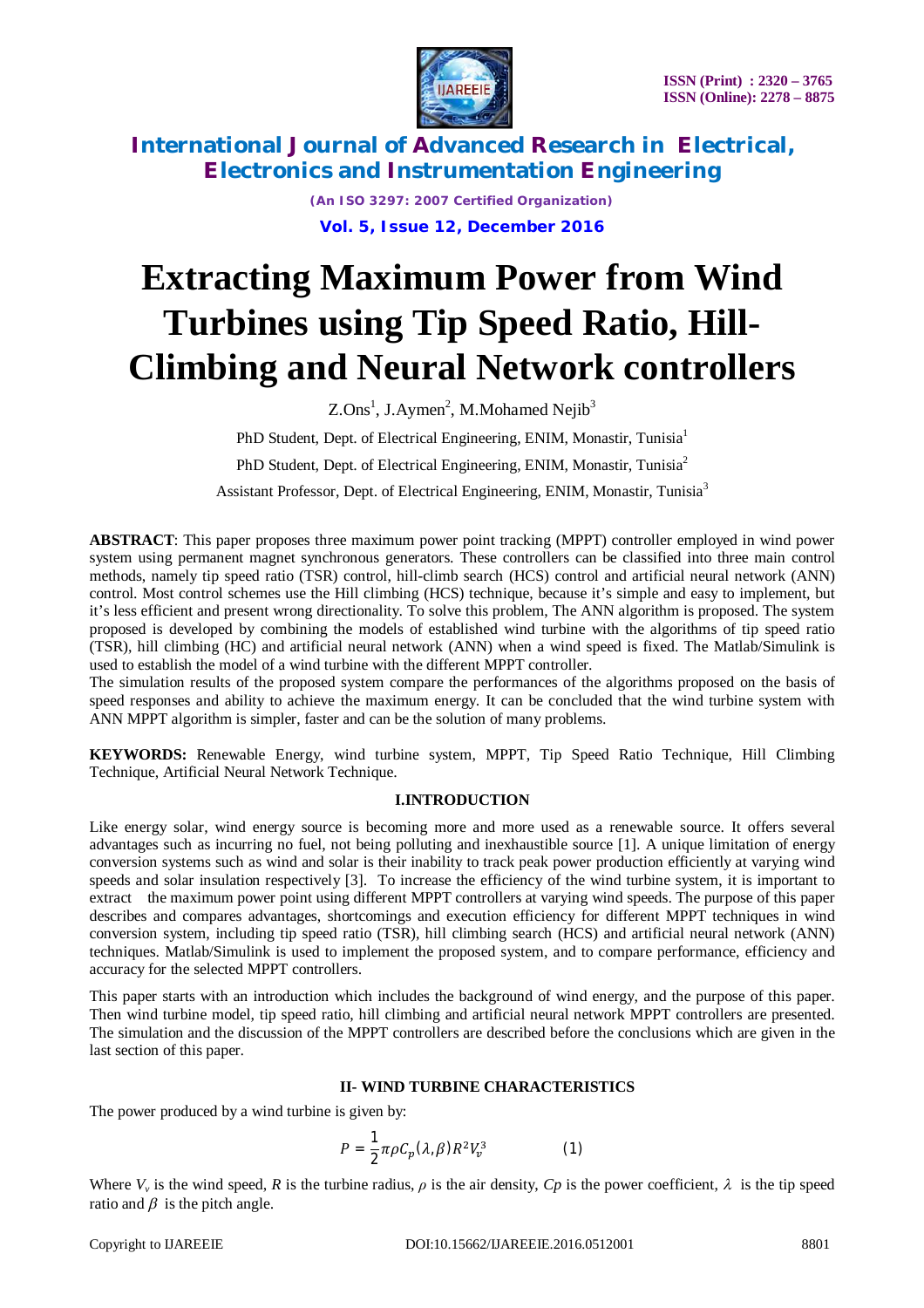

*(An ISO 3297: 2007 Certified Organization)*

## **Vol. 5, Issue 12, December 2016**

The power coefficient  $C_p$  varies with  $\lambda$  and it is maximal at the particular  $\lambda_{\text{opt}}$ . It is expressed by the following equation (2) and is shown in Fig.1.

$$
C_p(\lambda) = -0.2121\lambda^3 + 0.0856\lambda^2 + 0.2539\lambda
$$
 (2)

In this work,  $\beta$  is set to zero and The tip speed ratio  $\lambda$  is given by:

$$
\lambda = \frac{\Omega R}{V_v} \tag{3}
$$

Where  $\Omega$  is the turbine angular speed.

The power extracted from the wind turbine system is maximized when the power coefficient *Cp* is at its maximum at a defined value of the tip-speed ratio *λ*. Therefore, for each wind speed there is an optimum rotor speed where maximum power is extracted from the wind. For that reason, if the wind speed is assumed to be constant, the value of *Cp* depends on the wind turbine rotor speed. Thus by controlling the rotor speed, the power output of the turbine is controlled.

The variation of power captured by the wind turbine versus the rotational speed for different values of wind speed is shown in fig.2.



Fig. 1 The characteristic of the power coefficient as a function of tip speed ratio



Fig. 2 Turbine mechanical power as a function of rotor speed for various wind speeds.

#### **III. MAXIMUM POWER POINT TRACKING CONTROL**

The schematic diagram of the wind energy conversion system studied is presented in Fig. 3. It consists of a horizontal wind turbine connected to a permanent magnet synchronous generator (PMSG), rectifier, a boost converter and batteries.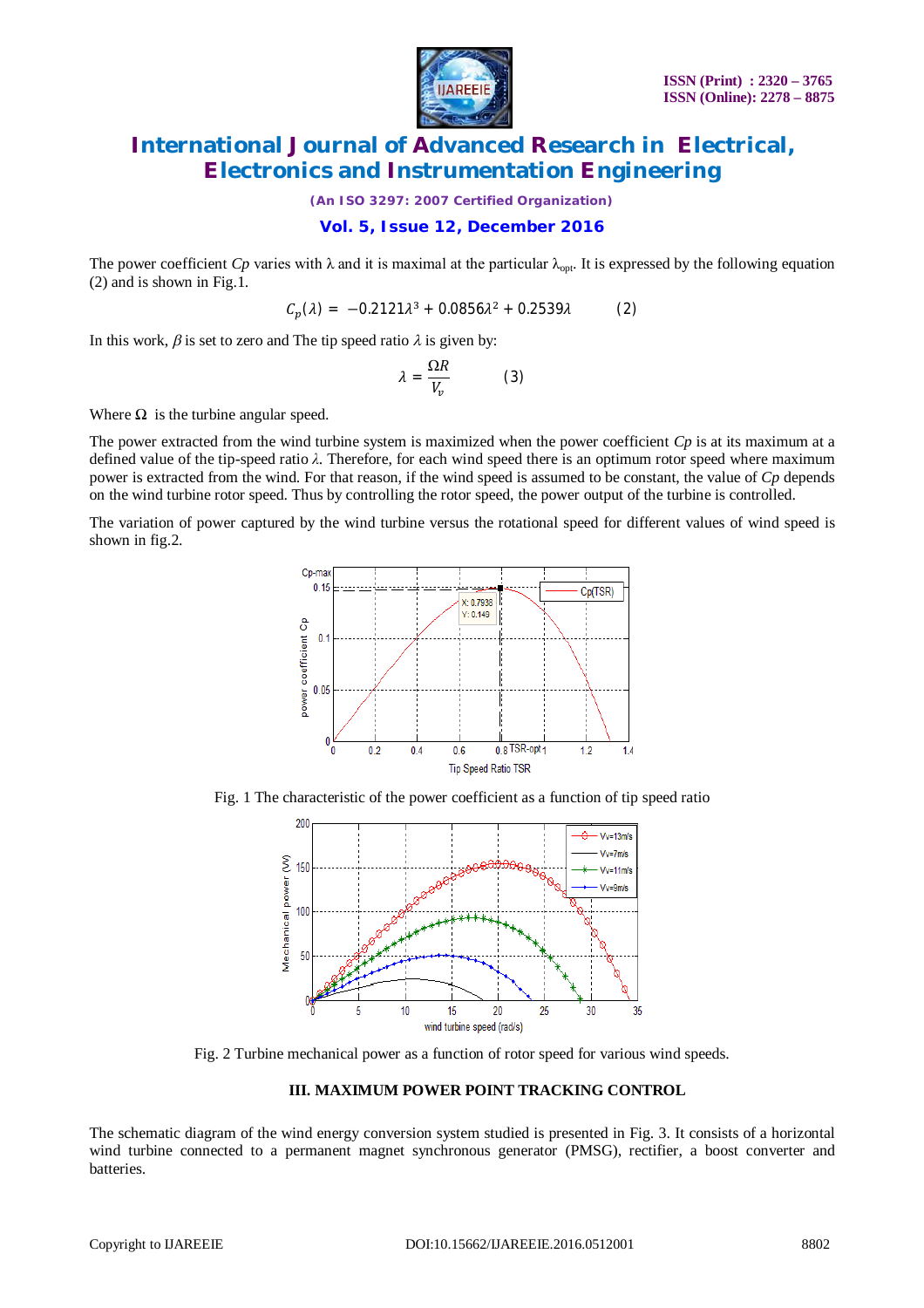

*(An ISO 3297: 2007 Certified Organization)*

## **Vol. 5, Issue 12, December 2016**



Fig. 3 Wind energy conversion system.

Amount of power output from a wind energy conversion system depends upon the accuracy with which the peak power points are tracked by the MPPT controller of the wind energy conversion system control system irrespective of the type of generator used [2].

Fig.4 shows the Matlab/Simulink model of the wind energy conversion system. It contains five main blocks: the wind turbine, the PMSG, rectifier, the DC/DC converter, and the MPPT controller.



Fig. 4 Matlab/Simulink model of the wind energy conversion system

#### *A. TIP SPEED RATIO CONTROL*

The TSR control method uses sensors to track the MPP by the control of rotor speed and torque. It directly regulates the turbine speed in order to maintain the TSR to an optimum value at which power extracted is maximum. For a given wind turbine, the TSR remain constant and do not depends on wind speed. When TSR remains constant at the optimal value, the extracted energy will be maximized. Therefore in this method the energy conversions forced to remain at this point by making comparison with the actual value and feeding this difference to the controller. The optimal point of the TSR value can be determined experimentally or theoretically and reserved as a reference. This result is changing the speed of the generator to reduce the error. Fig.5 describes the block diagram of a wind energy conversion system with TSR control.



Fig. 5 Wind energy conversion system with tip speed ratio control.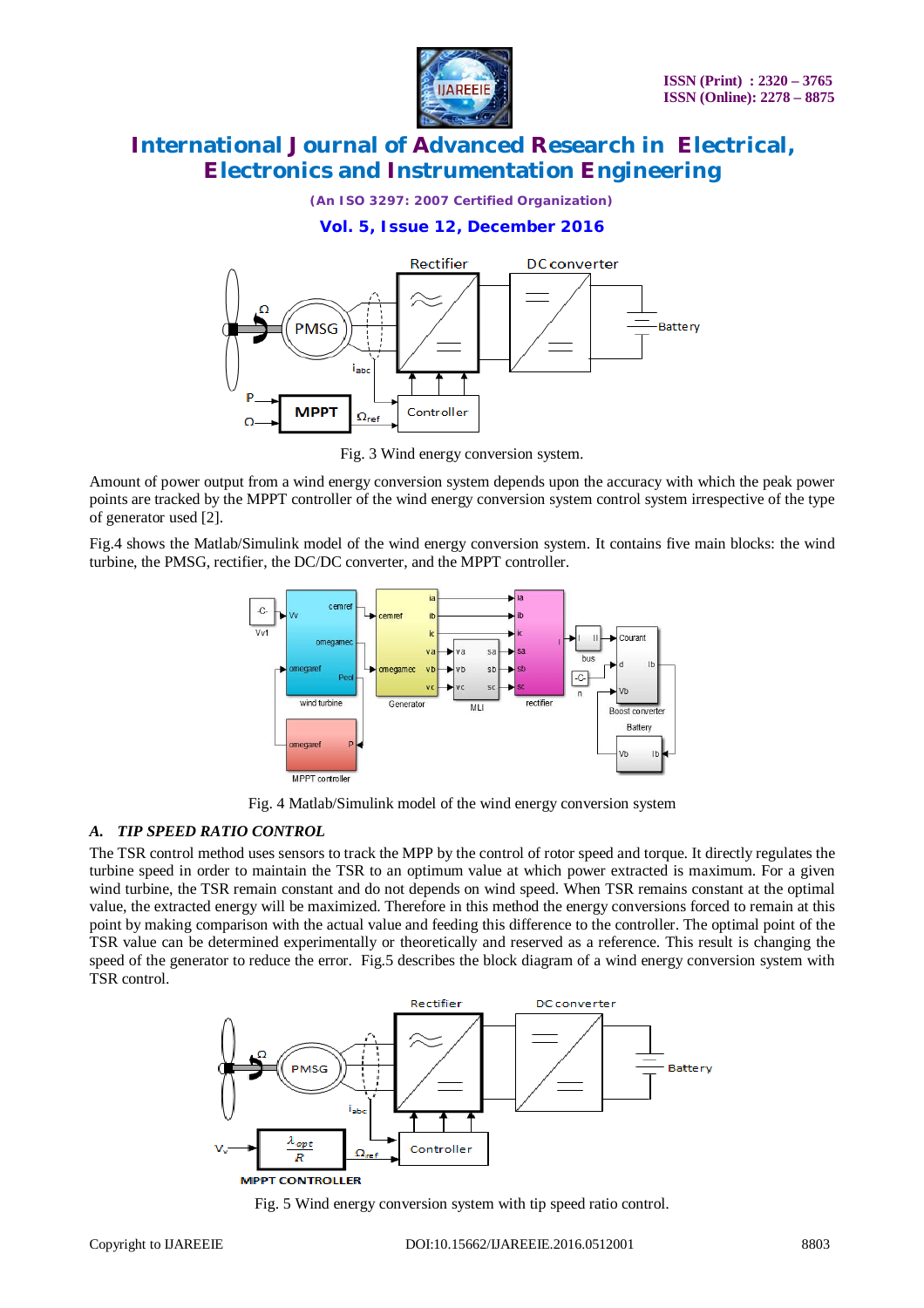

*(An ISO 3297: 2007 Certified Organization)*

## **Vol. 5, Issue 12, December 2016**

The limitation of this method is that wind speed needs to be known along with the turbine rotational speed measurements. This adds to the system cost, especially when considered for use with small scale wind turbines [3]. The Matlab/Simulink model of the wind turbine with MPPT "Tip Speed Ratio" control algorithm is presented in fig.6.



Fig. 6 Tip speed Ratio control.

#### *B. HILL CLIMBING SEARCH CONTROL*

Frequently, Hill climbing Search is used in wind energy systems to extract the optimal operating point that will maximize the extracted power. This method is based on perturbing a control variable in small step-size and observing the resulting changes in the target function, the power previously delivered is compared with the one after disturbance. This method associate the present power at some instant to the power attained at the previous step. This method is simple and independent from wind turbine characteristics. Fig. 7 describe the principle of hill climbing search control and fig. 8 presents the block diagram of a wind energy conversion system with hill climbing search control.



Fig. 7 Hill climbing search control principle.



Fig. 8 Wind energy conversion system with hill climbing search control.

Limitation of the Hill Climbing Search method is its inability to track the maximum power point in cases of suddenly varying wind speed [5].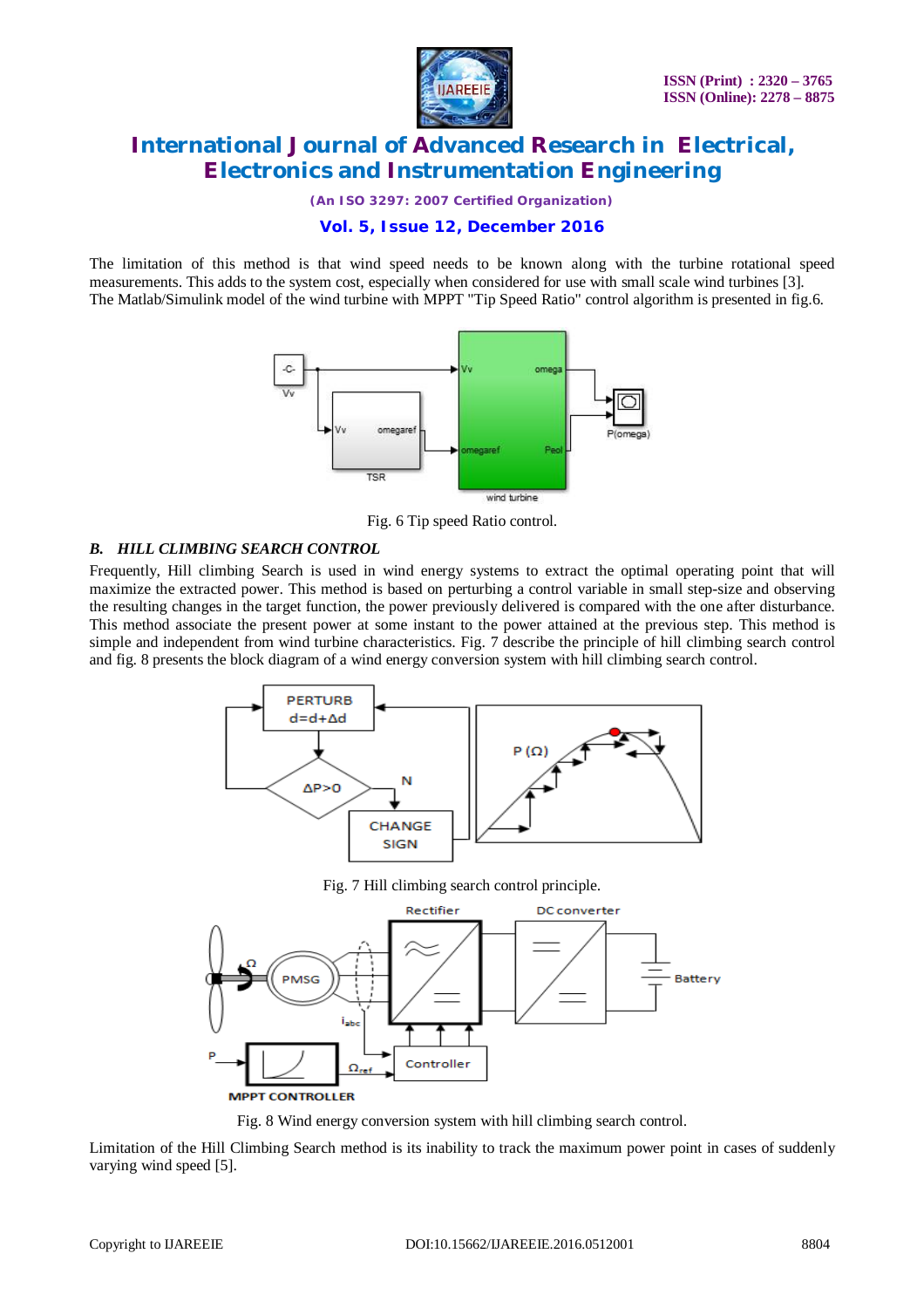

*(An ISO 3297: 2007 Certified Organization)*

#### **Vol. 5, Issue 12, December 2016**

#### *C. NEURAL NETWORK CONTROL*

An ANN can be defined as a complex network composed of interconnected elementary processing units (neurons). Neurons are organized into layers and can be connected in different ways. The topology of connections between neurons determines the network architecture and is related to the problem to be solved (non linear regression, classification, optimization, etc.). The network comprises parameters which are determined through a learning process. There are many types of ANN. Multi Layer Perceptron (MLP) are feedforward neural networks commonly used in problems of nonlinear regression. An MLP network comprises an input layer, one or more hidden layers and an output layer. The neurons of a hidden layer receive information from the neurons of the previous hidden layer or from the inputs, and are connected to the neurons of the next layer or to neurons of the output layer. There is no connection between the neurons of the same layer. Each neuron of the output layer performs a nonlinear function of the inputs of the network [4].

In fig. 9 is shown the architecture of a simple neural network. The artificial neuron consists of input, activation function and output with respected weight. In this simple feed-forward neural network, which consists of a single layer of output nodes, the inputs are fed directly to the outputs via a series of weights. The weights of the artificial neuron are adjusted to obtain the outputs for the specific inputs. The sum of the products of the weights and the inputs is calculated in each hidden node, and if the value is above some threshold (typically 0) the neuron fires and takes the activated value of (typically 1); otherwise it takes the deactivated value (typically -1).

The algorithm used for training of the neural network is back-propagation. The back-propagation training algorithm needs only inputs and the desired output to adapt the weight. Back-propagation training is referred to as supervised training. The neural network was trained using MATLAB software.



Fig. 9 The neural network architecture.

The Matlab/Simulink model of the wind turbine with MPPT "Neural Network" control algorithm is presented in fig.10.



Fig. 10 The neural network control

#### **IV. SIMULATION RESULTS**

To compare the different results of the MPPT controllers architectures, we have analyzed several artificial neural networks with two hidden layers and different neuron numbers and activation function in these layers. The artificial neural networks ANN structures are given in table I.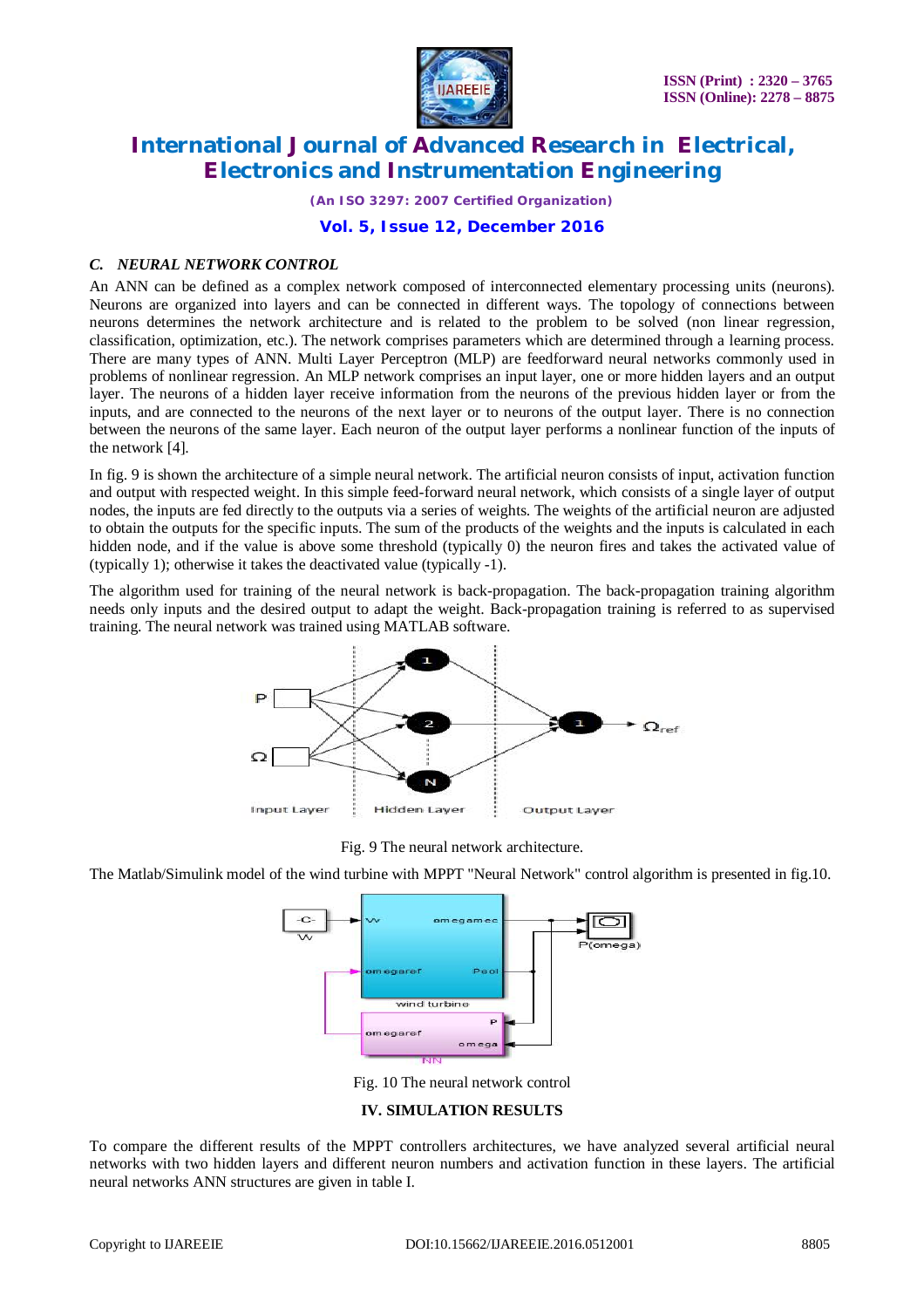

*(An ISO 3297: 2007 Certified Organization)*

## **Vol. 5, Issue 12, December 2016**

| <b>Controller Type</b> | <b>ANN</b> structure       | $1st$ layer    | $2nd$ layer | $3^{\rm rd}$ layer |
|------------------------|----------------------------|----------------|-------------|--------------------|
| 1                      | Neuron numbers             | 1              | 1           |                    |
|                        | Activation function        | sigmoidal      | sigmoidal   |                    |
| 2                      | Neuron numbers             | $\mathfrak{D}$ | 1           |                    |
|                        | <b>Activation function</b> | sigmoidal      | linear      |                    |
| 3                      | Neuron numbers             | 10             | 1           |                    |
|                        | <b>Activation function</b> | sigmoidal      | sigmoidal   |                    |
| 4                      | Neuron numbers             | 10             | 1           |                    |
|                        | <b>Activation function</b> | sigmoidal      | linear      |                    |
| 5                      | Neuron numbers             | 1              | 1           | 1                  |
|                        | <b>Activation function</b> | sigmoidal      | sigmoidal   | sigmoidal          |
| 6                      | Neuron numbers             | 1              | 1           | 1                  |
|                        | Activation function        | sigmoidal      | linear      | linear             |

#### TABLE I. THE STURCTURES OF ANALYZED ANN CONTROLLERS

In Fig. 11 is shown the comparison between power versus time evolution obtained with MPPT control with the first ANN, Hill-Climbing and TSR controllers. As one can see, the maximum power value is obtained more quickly with the ANN control.







Fig. 12 Comparison between power-time dependence obtained with structure 2 of ANN, HCS and TSR controllers.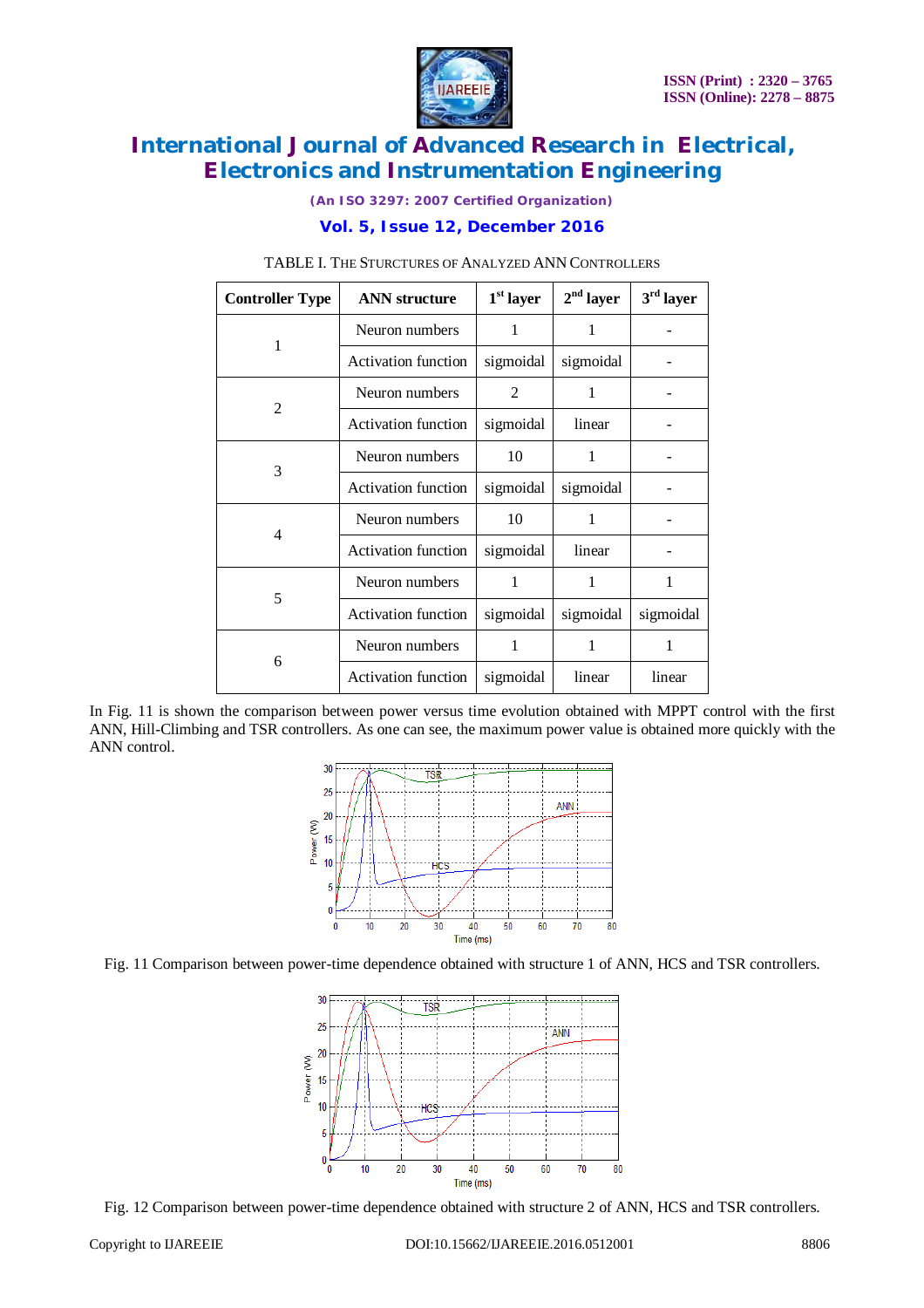

*(An ISO 3297: 2007 Certified Organization)*

#### **Vol. 5, Issue 12, December 2016**

The second analyzed ANN structure has the first hidden layer with two neurons and a sigmoid activation function, and the second hidden layer with a single neuron and linear activation function. The comparison of power-time dependence realized with the dependence obtained with Hill-Climbing and TSR algorithms is shown in Fig. 12. The maximum value of power is obtained more quickly with the ANN control.



Fig. 13 Comparison between power-time dependence obtained with structure 3 of ANN, HCS and TSR controllers.

In Fig. 13 is shown the comparison between power versus time evolution obtained with MPPT control with the third ANN, Hill-Climbing and TSR controllers. The third analyzed ANN structure has 10 neurons in the first hidden layer and sigmoid activation functions. In this case, the maximum value of power is obtained more quickly as in the case of the first and the second ANN structures.



Fig. 14 Comparison between power-time dependence obtained with structure 4 of ANN, HCS and TSR controllers.

The fourth analyzed ANN structure has the first hidden layer with 10 neurons and a sigmoid activation function, and the second hidden layer with a single neuron and linear activation function. The comparison of power-time dependence realized with the dependence obtained with Hill-Climbing and TSR algorithms is shown in Fig. 14.In this case, the maximum value of power is obtained more quickly as in the case of the Hill-Climbing and TSR algorithms.



Fig. 15 Comparison between power-time dependence obtained with structure 5 of ANN, HCS and TSR controllers.